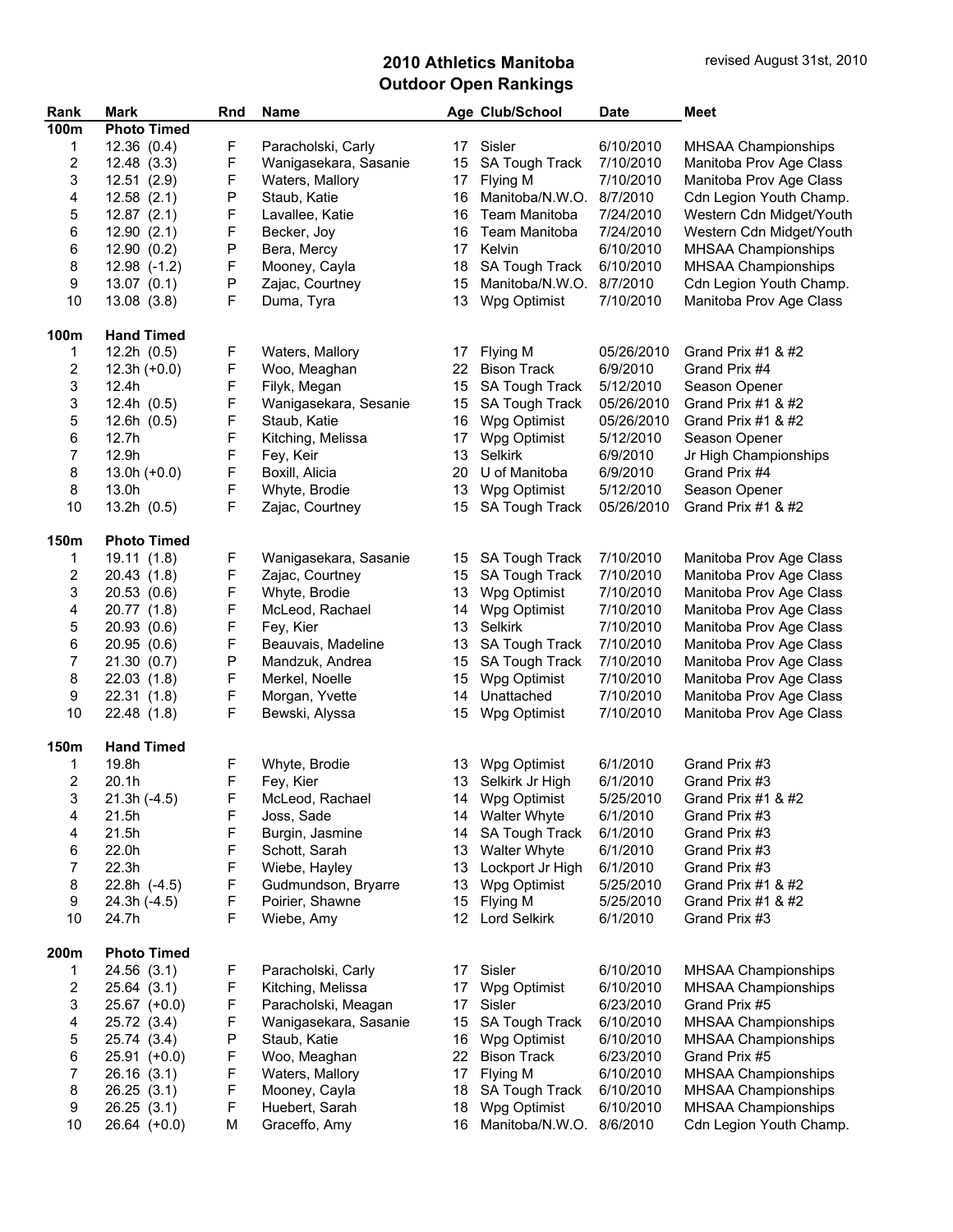| Rank                    | <b>Mark</b>        | Rnd         | Name                        |    | Age Club/School          | <b>Date</b> | Meet                            |
|-------------------------|--------------------|-------------|-----------------------------|----|--------------------------|-------------|---------------------------------|
| 200m                    | <b>Hand Timed</b>  |             |                             |    |                          |             |                                 |
| 1                       | 25.8h (-0.4)       | F           | Kitching, Melissa           | 17 | Wpg Optimist             | 6/1/2010    | Grand Prix #3                   |
| 2                       | 27.4h (-0.4)       | F           | Hebert, Michelle            | 16 | Wpg Optimist             | 6/1/2010    | Grand Prix #3                   |
| 3                       | 27.9h (-0.4)       | F           | Fey, Kier                   | 13 | Selkirk Jr High          | 6/1/2010    | Grand Prix #3                   |
| 4                       | $28.1h(-0.4)$      | F           | Takatch, Katie              | 16 | Wpg Optimist             | 6/1/2010    | Grand Prix #3                   |
| 5                       | 28.2h              | М           | Graceffo, Amy               | 16 | SA Tough Track           | 5/25/2010   | Grand Prix #1 & #2              |
| 6                       | 29.7h (-0.4)       | F           | Axworthy, Jane              | 16 | Wpg Optimist             | 6/1/2010    | Grand Prix #3                   |
| 300m                    | <b>Photo Timed</b> |             |                             |    |                          |             |                                 |
| 1                       | 41.37              | F           | Wanigasekara, Sasanie       | 15 | Team Manitoba            | 7/24/2010   | Western Cdn Midget/Youth        |
| 2                       | 45.09              | F           | Zajac, Courtney             | 15 | SA Tough Track           | 7/10/2010   | Manitoba Prov Age Class         |
| 3                       | 45.97              | F           | Sellers-Wiebe, Mikayla      | 13 | SA Tough Track           | 7/10/2010   | Manitoba Prov Age Class         |
| 4                       | 47.46              | F           | Gudmundson, Bryarre         | 13 | Wpg Optimist             | 7/10/2010   | Manitoba Prov Age Class         |
| 5                       | 48.38              | F           | Scammell, Rebekah           | 15 | Wpg Optimist             | 7/10/2010   | Manitoba Prov Age Class         |
| 6                       | 49.03              | F           | Booker, Sydney              | 13 | SA Tough Track           | 7/10/2010   | Manitoba Prov Age Class         |
| 7                       | 49.73              | F           | Kessler, Veronica           | 13 | Jr Development           | 7/10/2010   | Manitoba Prov Age Class         |
| 8                       | 50.28              | $\mathsf F$ | Morgan, Yvette              | 14 | Unattached               | 7/10/2010   | Manitoba Prov Age Class         |
| 9                       | 52.17              | $\mathsf F$ | Rajamohan, Rithikha         | 12 | Unattached               | 7/10/2010   | Manitoba Prov Age Class         |
| 10                      | 52.83              | F           | Stevenson, Renee            | 13 | N.A.I.G                  | 7/10/2010   | Manitoba Prov Age Class         |
| 300m                    | <b>Hand Timed</b>  |             |                             |    |                          |             |                                 |
| 1                       | 42.2h              | F           | Wanigasekara, Sesanie       | 15 | <b>SA Tough Track</b>    | 05/26/2010  | Grand Prix #1 $&$ #2            |
| 2                       | 44.2h              | F           | Hebert, Michelle            | 16 | Wpg Optimist             | 5/12/2010   | Season Opener                   |
| 3                       | 44.3h              | F           | Fey, Kier                   | 13 | Selkirk                  | 6/9/2010    | Jr High Championships           |
| 4                       | 44.6h              | F           | Whyte, Brodie               | 13 | Wpg Optimist             | 05/26/2010  | Grand Prix #1 & #2              |
| 5                       | 44.7h              | F           | Van Schepdael, Mikaela      | 14 | SA Tough Track           | 5/12/2010   | Season Opener                   |
| 6                       | 45.2h              | F           | Sellers-Wiebe, Mikayla      | 13 | <b>SA Tough Track</b>    | 05/26/2010  | Grand Prix #1 & #2              |
| 7                       | 45.6h              | F           | Zajac, Courtney             | 15 | Henry G. Izatt           | 6/9/2010    | Jr High Championships           |
| 8                       | 46.0h              | F           | Friesen, Kendra             | 15 | General Byng             | 6/9/2010    | Jr High Championships           |
| 9                       | 46.9h              | F           | Zajac, Janine               | 14 | Henry G. Izatt           | 6/9/2010    | Jr High Championships           |
| 10                      | 47.4h              | $\mathsf F$ | Keller, Alisha              | 14 | St. John's               | 6/9/2010    | Jr High Championships           |
| 10                      | 47.4h              | F           | Wilson, Alyssa              | 13 | Van Wellegham            | 6/9/2010    | Jr High Championships           |
| 400m                    | <b>Photo Timed</b> |             |                             |    |                          |             |                                 |
| 1                       | 55.14              | F           | Paracholski, Carly          | 17 | Unattached - M           | 7/2/2010    | <b>Cdn Junior Championships</b> |
| 2                       | 57.54              | $\mathsf F$ | Baran, Melanie              | 16 | Sanford                  | 6/10/2010   | MHSAA Championships             |
| 3                       | 57.61              | $\mathsf F$ | Kitching, Melissa           | 17 | Manitoba/N.W.O. 8/7/2010 |             | Cdn Legion Youth Champ.         |
| 4                       | 58.55              | F           | Paracholski, Meagan         | 17 | Sisler                   | 6/10/2010   | MHSAA Championships             |
| 5                       | 58.67              | F           | Andrushko, Amy              | 16 | SA Tough Track           | 7/10/2010   | Manitoba Prov Age Class         |
| 6                       | 58.72              | F           | Teschuk, Erin               |    | 16 St Mary's             | 6/10/2010   | MHSAA Championships             |
| 7                       | 59.57              | P           | Huebert, Sarah              |    | 18 Wpg Optimist          | 6/10/2010   | MHSAA Championships             |
| 8                       | 59.81              | F           | Lavallee, Katie             | 16 | Team Manitoba            | 7/24/2010   | Western Cdn Midget/Youth        |
| 9                       | 1:02.00            | F           | Cayer, Marielle             | 17 | Team Manitoba            | 7/24/2010   | Western Cdn Midget/Youth        |
| 10                      | 1:02.02            | F           | Smith, Lindsay              | 16 | Oak Park                 | 6/10/2010   | MHSAA Championships             |
| 400m                    | <b>Hand Timed</b>  |             |                             |    |                          |             |                                 |
| 1                       | 58.4h              | F           | Zrinyi, Julia               | 16 | <b>SA Tough Track</b>    | 6/5/2010    | Grand Prix #1 & #2              |
| 2                       | 59.4h              | F           | Andrushko, Amy              | 16 | SA Tough Track           | 5/12/2010   | Season Opener                   |
| $\overline{\mathbf{c}}$ | 59.4h              | F           | Huebert, Sarah              | 18 | Wpg Optimist             | 5/12/2010   | Season Opener                   |
| 4                       | 1:01.1h            | F           | Kitching, Melissa           | 17 | Wpg Optimist             | 5/12/2010   | Season Opener                   |
| 5                       | 1:02.7h            | F           | Smith, Lindsay              | 16 | Wpg Optimist             | 5/12/2010   | Season Opener                   |
| 6                       | 1:03.8h            | F           | Takatch, Katie              | 16 | Wpg Optimist             | 05/26/2010  | Grand Prix #1 & #2              |
| $\boldsymbol{7}$        | 1:05.0h            | F           | Marchildon-Lavoie, Michelle | 17 | Louis Riel               | 5/12/2010   | Season Opener                   |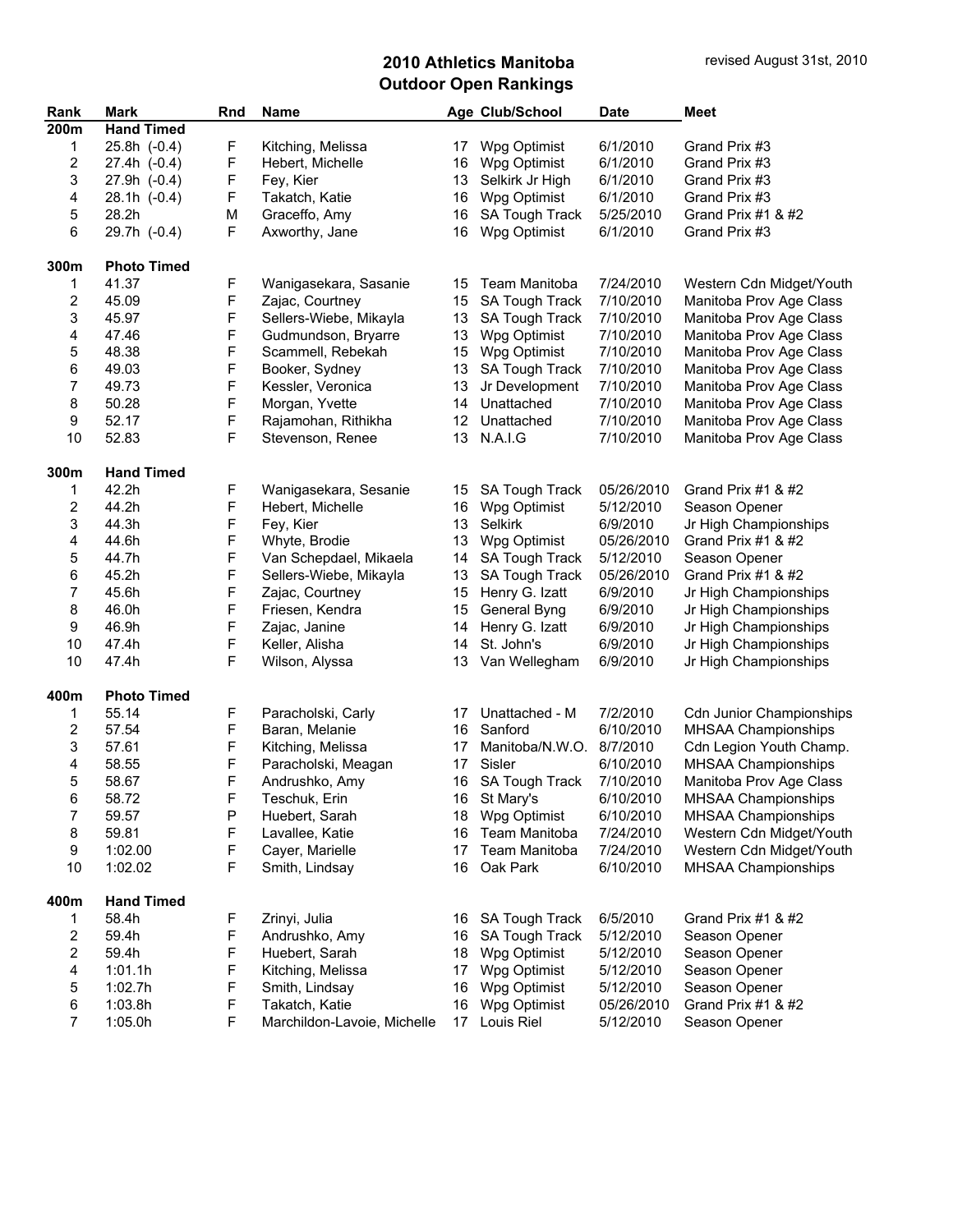| Rank                    | <b>Mark</b>        | Rnd    | <b>Name</b>                   |          | Age Club/School        | <b>Date</b>          | <b>Meet</b>                                    |
|-------------------------|--------------------|--------|-------------------------------|----------|------------------------|----------------------|------------------------------------------------|
| 800m                    | <b>Photo Timed</b> |        |                               |          |                        |                      |                                                |
| 1                       | 2:05.99            | F      | Paracholski, Carly            | 17       | Sisler                 | 7/21/2010            | World Junior Championships                     |
| $\overline{c}$          | 2:10.55            | F      | Paracholski, Meagan           | 17       | Sisler                 | 7/10/2010            | Manitoba Prov Age Class                        |
| 3                       | 2:11.51            | F      | Teschuk, Erin                 | 16       | Wpg Optimist           | 7/10/2010            | Manitoba Prov Age Class                        |
| 4                       | 2:11.86            | F      | Zrinyi, Julia                 | 16       | <b>Stride Ahead</b>    | 7/2/2010             | <b>Cdn Junior Championships</b>                |
| 5                       | 2:17.21            | F      | Baran, Melanie                | 16       | SA Tough Track         | 6/23/2010            | Grand Prix #5                                  |
|                         |                    |        |                               |          |                        |                      |                                                |
| 6                       | 2:17.91            | F      | Andrushko, Amy                | 16       | SA Tough Track         | 7/10/2010            | Manitoba Prov Age Class                        |
| $\overline{7}$          | 2:23.25            | F      | Smith, Lindsay                | 16       | Oak Park               | 6/10/2010            | <b>MHSAA Championships</b>                     |
| 8                       | 2:23.91            | F      | Cantin, Catherine             | 16       | St John's Raven.       | 6/10/2010            | MHSAA Championships                            |
| 9                       | 2:24.96            | F      | Sprague, Taylor               | 16       | SA Tough Track         | 6/10/2010            | MHSAA Championships                            |
| 10                      | 2:25.46            | F      | Ready, Tarina                 | 14       | Wpg Optimist           | 6/23/2010            | Grand Prix #5                                  |
| 800m                    | <b>Hand Timed</b>  |        |                               |          |                        |                      |                                                |
|                         | 2:28.0h            |        |                               |          |                        | 6/9/2010             |                                                |
| 1                       |                    | F      | Zajac, Janine                 | 14       | Henry G. Izatt         |                      | Jr High Championships                          |
| $\overline{\mathbf{c}}$ | 2:29.5h            | F      | Van Schepdael, Mikaela        | 14       | Henry G. Izatt         | 6/9/2010             | Jr High Championships                          |
| 3                       | 2:30.9h            | F      | Gallant, Talia                | 14       | <b>Stanley Knowles</b> | 6/9/2010             | Jr High Championships                          |
| 4                       | 2:31.1h            | F      | Ready, Tarina                 | 14       | Wpg Optimist           | 6/1/2010             | Grand Prix #3                                  |
| 5                       | 2:33.8h            | F      | Friesen, Kendra               | 15       | General Byng           | 6/9/2010             | Jr High Championships                          |
| 6                       | 2:34.1h            | F      | Tramley, Erin                 | 14       | Varennes               | 6/9/2010             | Jr High Championships                          |
| $\overline{7}$          | 2:34.4h            | F      | Kleisinger, Shayla            | 13       | <b>Grant Park</b>      | 6/9/2010             | Jr High Championships                          |
| 8                       | 2:34.5h            | F      | Ready, Shandra                | 16       | Wpg Optimist           | 6/1/2010             | Grand Prix #3                                  |
| 9                       | 2:34.6h            | F      | Dela Merced, Geselle          | 13       | <b>Stanley Knowles</b> | 6/9/2010             | Jr High Championships                          |
| 10                      | 2:36.9h            | F      | Marchildon-Lavoie, Michelle   | 17       | Louis-Riel             | 6/1/2010             | Grand Prix #3                                  |
|                         |                    |        |                               |          |                        |                      |                                                |
| 1200m                   | <b>Photo Timed</b> |        |                               |          |                        |                      |                                                |
| 1                       | 3:54.54            | F      | Zajac, Janine                 | 14       | Team Manitoba          | 7/24/2010            | Western Cdn Midget/Youth                       |
| $\overline{\mathbf{c}}$ | 3:55.62            | F      | Ready, Tarina                 | 14       | Team Manitoba          | 6/26/2010            | St. Albert Challenge                           |
| 3                       | 4:07.55            | F      | Van Schepdael, Mikaela        | 14       | SA Tough Track         | 7/10/2010            | Manitoba Prov Age Class                        |
| 4                       | 4:10.66            | F      | Kessler, Veronica             | 13       | Jr Development         | 7/10/2010            | Manitoba Prov Age Class                        |
| 5                       | 4:19.95            | F      | Bertholet, Alyssa             | 13       | <b>N.A.I.G</b>         | 7/10/2010            | Manitoba Prov Age Class                        |
| 6                       | 4:26.91            | F      | Rajamohan, Rithikha           | 12       | Unattached             | 7/10/2010            | Manitoba Prov Age Class                        |
| 7                       | 4:27.54            | F      | Baragar-Petrash, Jennie       | 12       | Wpg Optimist           | 7/10/2010            | Manitoba Prov Age Class                        |
| 8                       | 4:38.10            | F      | Anderson, Quinn               | 13       | Wpg Optimist           | 7/10/2010            | Manitoba Prov Age Class                        |
| 9                       | 5:21.61            | F      | Flett, Shania                 | 14       | N.A.I.G                | 7/10/2010            | Manitoba Prov Age Class                        |
| 10                      | 5:24.88            | F      | Taylor, Jan                   | 14       | N.A.I.G                | 7/10/2010            | Manitoba Prov Age Class                        |
|                         |                    |        |                               |          |                        |                      |                                                |
| 1200m                   | <b>Hand Timed</b>  |        |                               |          |                        |                      |                                                |
| 1                       | 4:03.2h            | F      | Van Schepdael, Mikaela        | 14       | <b>SA Tough Track</b>  | 05/26/2010           | Grand Prix #1 & #2                             |
| $\overline{\mathbf{c}}$ | 4:05.3h            | F      | Ready, Tarini                 | 14       | John Henderson         | 6/9/2010             | Jr High Championships                          |
| 3                       | 4:06.2h            | F      | Gallant, Talia                |          | 14 Stanley Knowles     | 6/9/2010             | Jr High Championships                          |
| 4                       | 4:08.7h            | F      | Kleisinger, Shayla            | 13       | <b>Grant Park</b>      | 6/9/2010             | Jr High Championships                          |
| 5                       | 4:10.1h            | F      | Bobrowski, Laura              | 14       | General Byng           | 6/9/2010             | Jr High Championships                          |
| 6                       | 4:11.1h            | F      | Kessler, Veronica             | 13       | Stonewall              | 6/9/2010             | Jr High Championships                          |
| 7                       | 4:12.7h            | F      |                               | 15       | Wpg Optimist           |                      | Season Opener                                  |
|                         |                    |        | Sadowy, Sarah                 |          |                        | 5/12/2010            |                                                |
| 8                       | 4:12.9h            | F      | B, Alex                       | 14       | Landsdowne             | 6/9/2010             | Jr High Championships                          |
| 9<br>10                 | 4:13.9h<br>4:15.0h | F<br>F | Tramley, Erin<br>Pauls, Heidi | 14<br>15 | Varennes<br>Emerado    | 6/9/2010<br>6/9/2010 | Jr High Championships<br>Jr High Championships |
|                         |                    |        |                               |          |                        |                      |                                                |
| 1500m                   |                    |        |                               |          |                        |                      |                                                |
| 1                       | 4:06.34            | F      | Edwards, Nicole               | 24       | Parc                   | 5/22/2010            | <b>USATF High Performance</b>                  |
| $\overline{\mathbf{c}}$ | 4:32.65            | F      | Walker, Darolyn               | 28       | <b>River City</b>      | 7/7/2010             | Victoria Intl Track Classic                    |
| 3                       | 4:35.00            | F      | Zrinyi, Julia                 | 16       | Team Manitoba          | 7/24/2010            | Western Cdn Midget/Youth                       |
| 4                       | 4:38.91            | F      | Teschuk, Erin                 | 16       | Wpg Optimist           | 7/10/2010            | Manitoba Prov Age Class                        |
|                         | 4:49.95            | F      | Gaensler, Hannah              | 16       | Wpg Optimist           | 6/10/2010            | MHSAA Championships                            |
| 5                       |                    |        |                               |          |                        |                      |                                                |
| 6                       | 4:53.27            | F      | Cantin, Catherine             | 16       | Wpg Optimist           | 6/10/2010            | MHSAA Championships                            |
| 7                       | 5:02.53            | F      | Sprague, Taylor               | 16       | SA Tough Track         | 6/10/2010            | MHSAA Championships                            |
| 8                       | 5:03.1h            | F      | Carr, Becky                   | 21       | <b>Bison Track</b>     | 6/9/2010             | Grand Prix #4                                  |
| 9                       | 5:08.05            | F      | Paracholski, Meagan           | 17       | Sisler                 | 6/10/2010            | MHSAA Championships                            |
| 10                      | 5:21.79            | F      | Sadoway, Sara                 | 15       | Wpg Optimist           | 6/10/2010            | MHSAA Championships                            |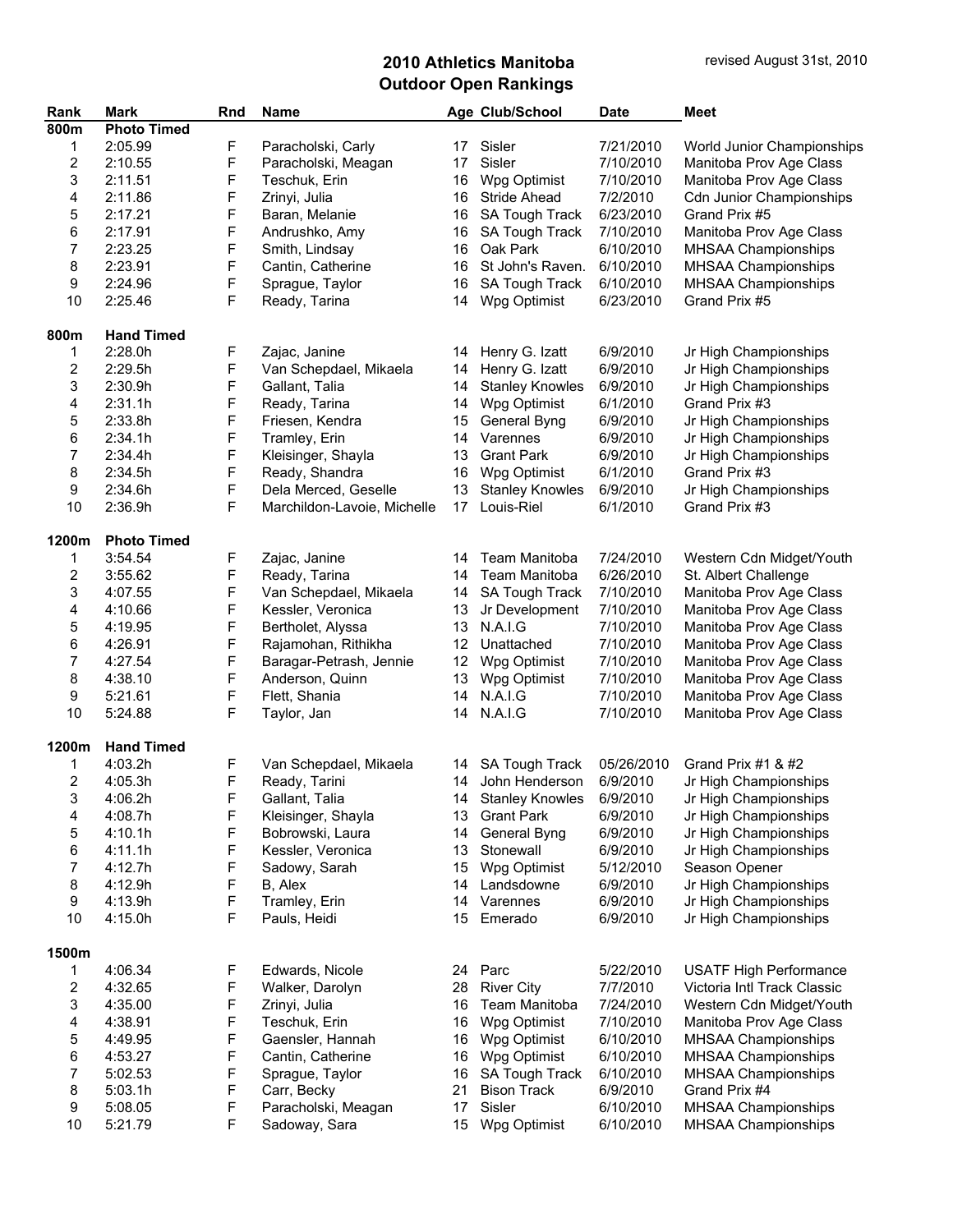| Rank                    | Mark              | Rnd         | Name                                     |    | Age Club/School       | <b>Date</b> | Meet                            |
|-------------------------|-------------------|-------------|------------------------------------------|----|-----------------------|-------------|---------------------------------|
| 3000m                   |                   |             |                                          |    |                       |             |                                 |
| 1                       | 10:24.50          | F           | Gaensler, Hannah                         |    | 16 Wpg Optimist       | 6/10/2010   | MHSAA Championships             |
| $\overline{\mathbf{c}}$ | 10:58.35          | F           | Cantin, Catherine                        | 16 | Wpg Optimist          | 6/10/2010   | MHSAA Championships             |
| 3                       | 11:37.14          | F           | Sadoway, Sara                            | 15 | Wpg Optimist          | 6/10/2010   | MHSAA Championships             |
| 4                       | 12:07.67          | F           | Ready, Shandra                           | 16 | Wpg Optimist          | 6/10/2010   | MHSAA Championships             |
| 5                       | 15:45.00          | $\mathsf F$ | Manoakeesick, Ashley                     | 17 | N.A.I.G               | 7/10/2010   | Manitoba Prov Age Class         |
| 6                       | 17:46.36          | F           | Flett, Kaylia                            | 17 | <b>N.A.I.G</b>        | 7/10/2010   | Manitoba Prov Age Class         |
|                         |                   |             |                                          |    |                       |             |                                 |
| 5000m                   |                   |             |                                          |    |                       |             |                                 |
| 1                       | 20:19.99          | F           | Carr, Becky                              | 21 | <b>Bison Track</b>    | 7/10/2010   | Manitoba Prov Age Class         |
|                         |                   |             |                                          |    |                       |             |                                 |
| 10000m                  |                   |             |                                          |    |                       |             |                                 |
| 1                       | 38:36.9h          | F           | Tessmann, Gina                           | 25 | <b>Bison Track</b>    | 5/25/2010   | Grand Prix #1 & #2              |
| <b>High Jump</b>        |                   |             |                                          |    |                       |             |                                 |
| 1                       | 1.60m             | F           | Wade, Alexandra                          | 15 | Team Manitoba         | 7/24/2010   |                                 |
|                         |                   |             |                                          |    |                       |             | Western Cdn Midget/Youth        |
| 2                       | 1.55m             | F           | Logozar, Teresa                          | 38 | Wpg Optimist          | 5/25/2010   | Grand Prix #1 & #2              |
| 3                       | 1.50m             | F           | Stoesz, Meredith                         | 20 | Wpg Optimist          | 5/25/2010   | Grand Prix #1 & #2              |
| 3                       | 1.50m             | F           | O'Donnell, Danielle                      | 20 | SA Tough Track        | 6/23/2010   | Grand Prix #5                   |
| 3                       | 1.50m             | $\mathsf F$ | Lychuk, Brooke                           | 17 | Team Manitoba         | 7/10/2010   | Manitoba Prov Age Class         |
| 3                       | 1.50m             | F           | Paetsch, Tamara                          | 16 | Team Manitoba         | 6/26/2010   | St. Albert Challenge            |
| 3                       | 1.50m             | F           | Twerdun, Deondra                         | 22 | Wpg Optimist          | 7/10/2010   | Manitoba Prov Age Class         |
| 3                       | 1.50m             | F           | Mowat, Kathleen                          | 17 | Team Manitoba         | 7/24/2010   | Western Cdn Midget/Youth        |
| 9                       | 1.45m             | F           | Axworthy, Jane                           | 16 | Wpg Optimist          | 6/23/2010   | Grand Prix #5                   |
| 9                       | 1.45m             | $\mathsf F$ | Roman, Angela                            | 17 | SA Tough Track        | 5/25/2010   | Grand Prix #1 & #2              |
| 9                       | 1.45m             | F           | Setka, Heather                           | 14 | Hastings              | 6/9/2010    | Jr High Championships           |
| 9                       | 1.45m             | F           | McDougall, Jaydee-Lynn                   | 14 | St. Mary's            | 6/9/2010    | Jr High Championships           |
|                         |                   |             |                                          |    |                       |             |                                 |
| <b>Pole Vault</b>       |                   |             |                                          |    |                       |             |                                 |
| 1                       | 4.15m             | F           | Robson, Victoria                         | 25 | Wpg Optimist          | 6/13/2010   | Athletics Ontario Champ.        |
| 2                       | 3.70m             | F           | Logozar, Teresa                          | 38 | Wpg Optimist          | 6/9/2010    | Grand Prix #4                   |
| 3                       | 3.50m             | F           | Boila, Sarah                             | 18 | Wpg Optimist          | 7/10/2010   | Manitoba Prov Age Class         |
| 4                       | 3.30m             | F           | Richards, Melissa                        | 17 | Wpg Optimist          | 5/26/2010   | Grand Prix #1 & #2              |
| 5                       | 3.15m             | P           | Allegro, Samantha                        | 16 | Wpg Optimist          | 7/2/2010    | <b>Cdn Junior Championships</b> |
| 6                       | 3.10m             | $\mathsf F$ | Gauthier, Carissa                        | 17 | Wpg Optimist          | 5/26/2010   | Grand Prix #1 & #2              |
| $\overline{7}$          | 2.90m             | $\mathsf F$ | Garfinkle, Mikaela                       | 18 | Wpg Optimist          | 6/23/2010   | Grand Prix #5                   |
| 7                       | 2.90m             | F           | Tasche, Hillarie                         | 25 | Unattached            | 6/9/2010    | Grand Prix #4                   |
| 9                       | 2.70m             | F           | Cook, Taralyn                            | 21 | Unattached            | 6/9/2010    | Grand Prix #4                   |
| 10                      | 2.30m             | F           | Desjardins, Amy                          | 15 | Wpg Optimist          | 6/9/2010    | Grand Prix #4                   |
|                         |                   |             |                                          |    |                       |             |                                 |
| Long Jump               |                   |             |                                          |    |                       |             |                                 |
| 1                       | 5.38m(1.8)        | F           | Baker, Dana                              | 23 | <b>Bison Track</b>    | 6/9/2010    | Grand Prix #4                   |
| $\overline{\mathbf{c}}$ | 5.18m             | F           | Twerdun, Deondra                         | 22 | Wpg Optimist          | 7/10/2010   | Manitoba Prov Age Class         |
| 3                       | 5.17m             | F           | Graceffo, Amy                            | 16 | SA Tough Track        | 7/10/2010   | Manitoba Prov Age Class         |
| 4                       | 5.04m             | F           | Wanigasekara, Sasanie                    | 15 | SA Tough Track        | 7/10/2010   | Manitoba Prov Age Class         |
| 5                       | 5.01 <sub>m</sub> | F           | Filyk, Megan                             | 15 | Manitoba/N.W.O.       | 8/8/2010    | Cdn Legion Youth Champ.         |
| 6                       | 4.83m             | F           | Zajac, Courtney                          | 15 | Team Manitoba         | 7/24/2010   | Western Cdn Midget/Youth        |
| 7                       | 4.73m             | F           | O'Donnell, Danielle                      | 20 | <b>SA Tough Track</b> | 7/10/2010   | Manitoba Prov Age Class         |
| $\boldsymbol{7}$        | 4.73m             | F           | Mandzuk, Andrea                          | 15 | SA Tough Track        | 7/10/2010   | Manitoba Prov Age Class         |
| 9                       | 4.61m             | F           | Proulx, Marielle                         | 17 | Wpg Optimist          | 5/12/2010   | Season Opener                   |
| 10                      | 4.56m             | F           | Zajac, Janine                            | 14 | SA Tough Track        | 7/10/2010   | Manitoba Prov Age Class         |
|                         |                   |             |                                          |    |                       |             |                                 |
| <b>Triple Jump</b>      |                   |             |                                          |    |                       |             |                                 |
| 1                       | 11.50 $m(2.4)$    | F           | Wanigasekara, Sasanie                    | 15 | <b>SA Tough Track</b> | 7/10/2010   | Manitoba Prov Age Class         |
| 2                       | 10.85m            | F           | Twerdun, Deondra                         | 22 | Wpg Optimist          | 7/10/2010   | Manitoba Prov Age Class         |
| 3                       | 10.62m            | $\mathsf F$ | Waters, Mallory                          | 17 | Flying M              | 7/10/2010   | Manitoba Prov Age Class         |
| 4                       | 10.57m            | F           | Becker, Joy                              | 16 | Team Manitoba         | 7/24/2010   | Western Cdn Midget/Youth        |
| 5                       | 10.55m            | F           | Gundrum, Amanda                          | 19 | U of Manitoba         | 5/25/2010   | Grand Prix #1 & #2              |
| 6                       | 10.37m            | F           | Staub, Katie                             | 16 | Wpg Optimist          | 7/10/2010   | Manitoba Prov Age Class         |
| 7                       | 10.32m            | F           | Millns, Carlynne                         | 15 | Team Manitoba         | 6/26/2010   | St. Albert Challenge            |
|                         | 9.97m             | F           |                                          |    | Team Manitoba         | 6/26/2010   | St. Albert Challenge            |
| 8<br>9                  | 9.92m             | F           | Lafreniere, Taylor<br>McDiarmid, Kaitlin | 15 | <b>Walter Whyte</b>   | 7/10/2010   | Manitoba Prov Age Class         |
| 9                       | 9.92m             | F           | Zajac, Courtney                          | 15 | Team Manitoba         | 7/24/2010   | Western Cdn Midget/Youth        |
|                         |                   |             |                                          |    |                       |             |                                 |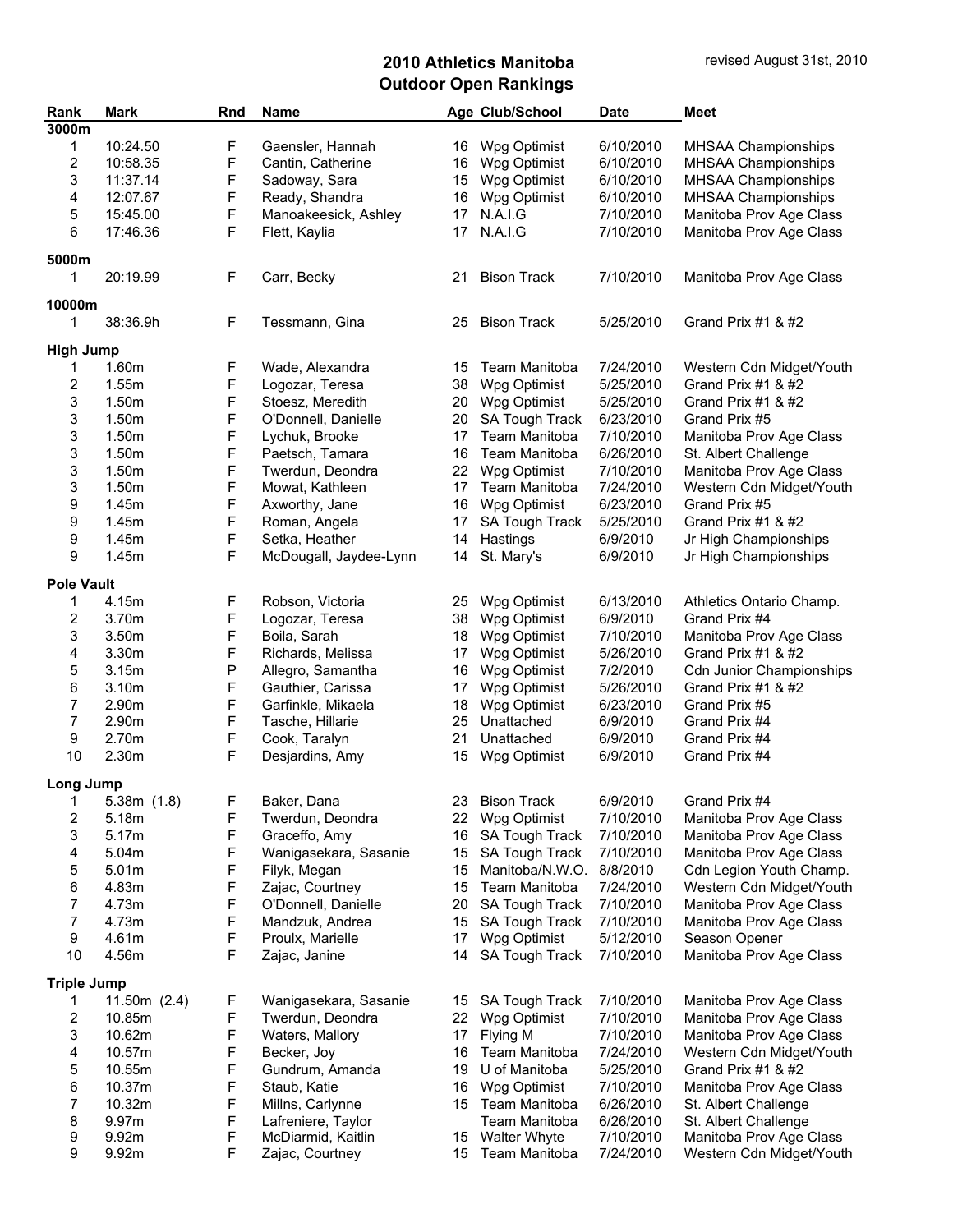| Rank                | <b>Mark</b>        | Rnd         | <b>Name</b>         |    | Age Club/School          | <b>Date</b> | <b>Meet</b>                     |
|---------------------|--------------------|-------------|---------------------|----|--------------------------|-------------|---------------------------------|
| <b>Shot Put 4kg</b> |                    |             |                     |    |                          |             |                                 |
| 1                   | 11.41m             | F           | Ocran, Michelle     | 23 | Flying M                 | 5/12/2010   | Season Opener                   |
| 2                   | 11.25m             | F           | Neumann, Jill       | 35 | Flying M                 | 7/10/2010   | Manitoba Prov Age Class         |
| 3                   | 10.22m             | F           | Matwyczuk, Alexa    | 17 | Team Manitoba            | 7/24/2010   | Western Cdn Midget/Youth        |
| 4                   | 9.41m              | F           | Hart, Chantel       | 18 | N.A.I.G                  | 7/10/2010   | Manitoba Prov Age Class         |
| 5                   | 9.40m              | F           | Chupa, Lindsay      | 19 | Flying M                 | 7/10/2010   | Manitoba Prov Age Class         |
| 6                   | 9.22m              | F           | Graceffo, Amy       | 16 | Team Manitoba            | 7/24/2010   | Western Cdn Midget/Youth        |
| 7                   | 9.01m              | F           | Moyer, Amy          | 16 | Team Manitoba            | 7/24/2010   | Western Cdn Midget/Youth        |
| 8                   | 8.67m              | F           | Kucheravy, Caila    | 16 | Wpg Optimist             | 7/10/2010   | Manitoba Prov Age Class         |
| 9                   | 8.47m              | F           | Willey, Madison     | 16 | Unattached               | 7/10/2010   | Manitoba Prov Age Class         |
| 10                  | 7.67m              | F           | Logozar, Hunter     | 16 | Flying M                 | 5/12/2010   | Season Opener                   |
| Hammer 4kg          |                    |             |                     |    |                          |             |                                 |
| 1                   | 32.11m             | F           | Ferris, Karen       | 19 | Flying M                 | 6/9/2010    | Grand Prix #4                   |
| 2                   | 30.40m             | F           | Chupa, Lindsay      | 19 | Flying M                 | 6/9/2010    | Grand Prix #4                   |
| 3                   | 29.65m             | F           | Matwyczuk, Alexa    | 17 | Team Manitoba            | 7/24/2010   | Western Cdn Midget/Youth        |
| 4                   | 19.36m             | F           | Logozar, Hunter     | 16 | Team Manitoba            | 7/24/2010   | Western Cdn Midget/Youth        |
| <b>Discus</b>       | 1kg                |             |                     |    |                          |             |                                 |
| 1                   | 40.87m             | F           | Ferris, Karen       | 19 | Flying M                 | 5/12/2010   | Season Opener                   |
| 2                   | 30.77m             | F           | Matwyczuk, Alex     | 17 | Team Manitoba            | 6/23/2010   | Grand Prix #5                   |
| 3                   | 29.07m             | F           | Logozar, Teresa     | 38 | Wpg Optimist             | 6/1/2010    | Grand Prix #3                   |
| 4                   | 28.88m             | F           | Chupa, Lindsay      | 19 | Flying M                 | 6/23/2010   | Grand Prix #5                   |
| 5                   | 28.38m             | F           | Allary, Courtney    | 16 | Team Manitoba            | 7/24/2010   | Western Cdn Midget/Youth        |
| 6                   | 26.02m             | F           | Mowat, Brittany     | 15 | Glenboro                 | 6/9/2010    | Jr High Championships           |
| 7                   | 23.72m             | F           | Willey, Madison     | 16 | Unattached               | 7/10/2010   | Manitoba Prov Age Class         |
| 8                   | 21.15m             | F           | Logozar, Hunter     | 16 | Flying M                 | 5/25/2010   | Grand Prix #1 & #2              |
| 9                   | 20.82m             | F           | Minarik, Malora     | 15 | Selkirk                  | 6/9/2010    | Jr High Championships           |
|                     |                    |             |                     |    |                          |             |                                 |
| Javelin 600kg       | 35.51m             | М           | Graceffo, Amy       | 16 | Manitoba/N.W.O.          | 8/7/2010    | Cdn Legion Youth Champ.         |
| 1<br>2              | 33.23m             | $\mathsf F$ | Boudreau, Alanna    | 27 | Wpg Optimist             | 7/10/2010   | Manitoba Prov Age Class         |
|                     |                    | F           |                     |    |                          |             |                                 |
| 3                   | 29.20m             | F           | O'Donnell, Danielle | 20 | SA Tough Track           | 7/10/2010   | Manitoba Prov Age Class         |
| 4                   | 26.83m             |             | Twerdun, Deondra    | 22 | Wpg Optimist             | 7/10/2010   | Manitoba Prov Age Class         |
| 5                   | 25.22m             | F           | Greg, Melanie       | 34 | Wpg Optimist             | 7/10/2010   | Manitoba Prov Age Class         |
| 6                   | 23.34m             | F           | Matwyczuk, Alexa    | 17 | Sisler                   | 7/10/2010   | Manitoba Prov Age Class         |
| 7                   | 22.11m             | F           | Bewski, Alyssa      | 15 | Wpg Optimist             | 6/1/20101   | Grand Prix #3                   |
| 8                   | 22.04m             | F           | Moyer, Amy          | 16 | Team Manitoba            | 6/26/2010   | St. Albert Challenge            |
| 9                   | 17.23m             | F           | Allary, Courtney    | 16 | N.A.I.G                  | 7/10/2010   | Manitoba Prov Age Class         |
|                     |                    |             |                     |    |                          |             |                                 |
| <u>Men</u><br>100m  | <b>Photo Timed</b> |             |                     |    |                          |             |                                 |
| 1                   | 10.87(4.0)         |             | Akins, Michael      | 17 | Manitoba/N.W.O. 8/6/2010 |             |                                 |
|                     |                    | F           |                     |    |                          |             | Cdn Legion Youth Champ.         |
| 2                   | 11.14(3.9)         | F           | Buyacheck, Steven   | 16 | Unattached               | 7/10/2010   | Manitoba Prov Age Class         |
| 3                   | $11.03$ $(+0.0)$   | F           | Allen, Ben          | 18 | Kelvin                   | 6/10/2010   | <b>MHSAA Championships</b>      |
| 4                   | 11.22(1.7)         | P           | Samking, Wilfred    | 18 | Wpg Optimist             | 7/2/2010    | <b>Cdn Junior Championships</b> |
| 5                   | 11.26(3.9)         | F           | Hunter, Kristoff    | 17 | Sisler                   | 7/10/2010   | Manitoba Prov Age Class         |
| 6                   | 11.27(3.3)         | F           | McMaster, Jamie     | 19 | Wpg Optimist             | 7/10/2010   | Manitoba Prov Age Class         |
| 6                   | 11.27(3.9)         | F           | Sader, Levi         | 16 | Wpg Optimist             | 7/10/2010   | Manitoba Prov Age Class         |
| 6                   | 11.27(1.3)         | F           | Ostberg, Dylan      | 19 | <b>Bison Track</b>       | 6/20/2010   | <b>Caltaf Track Classic</b>     |
| 9                   | 11.33(3.3)         | F           | Greeley, Craig      | 28 | Unattached               | 7/10/2010   | Manitoba Prov Age Class         |
| 10                  | 11.42(2.4)         | P           | Gajadhar, Mack      | 18 | Wpg Optimist             | 7/2/2010    | <b>Cdn Junior Championships</b> |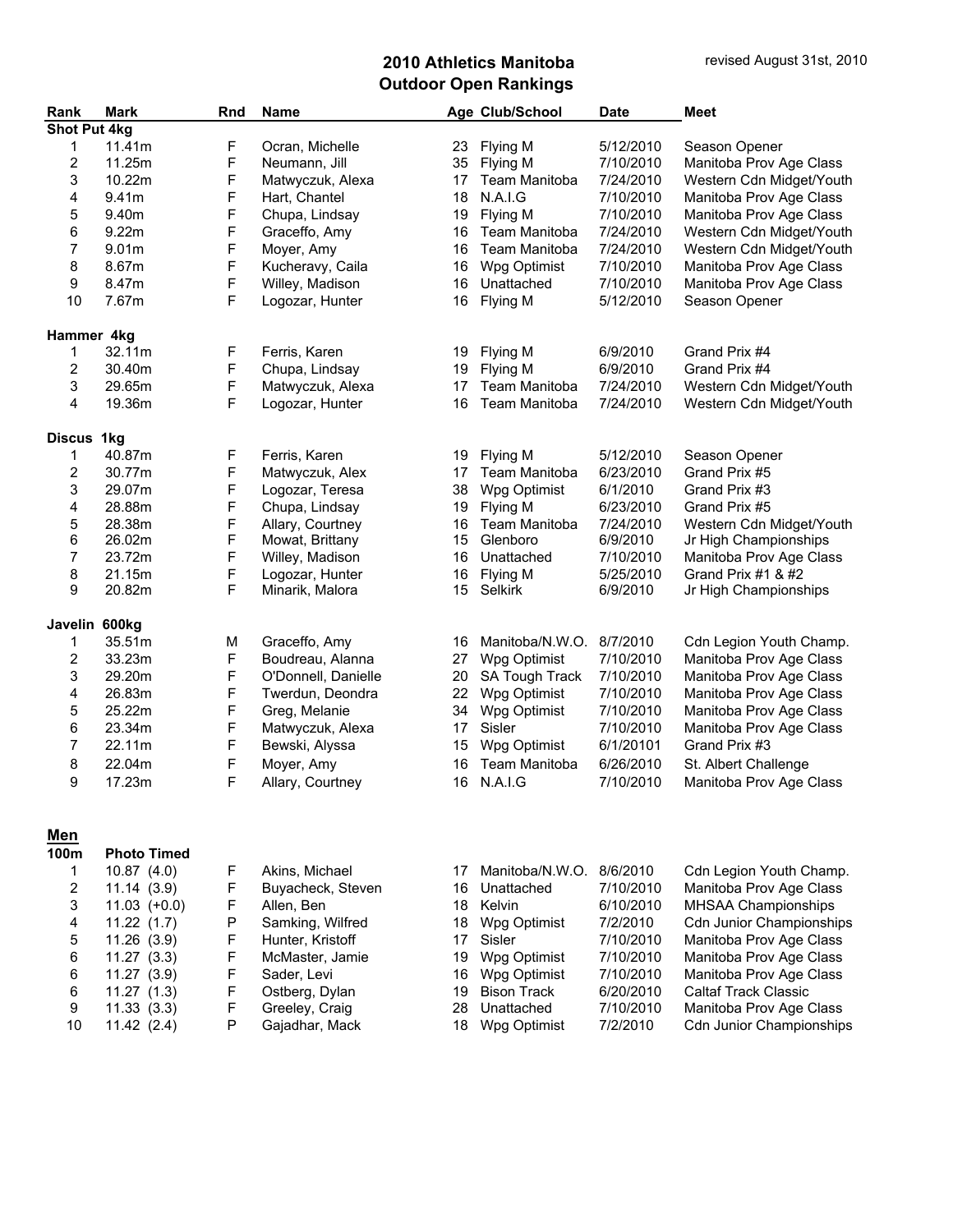| Rank<br>100m             | Mark<br><b>Hand Timed</b> | Rnd         | <b>Name</b>           |                   | Age Club/School           | <b>Date</b> | <b>Meet</b>                |
|--------------------------|---------------------------|-------------|-----------------------|-------------------|---------------------------|-------------|----------------------------|
| 1                        | 10.7h                     | F           | Labbe, Nathan         | 22                | Unattached                | 5/26/2010   | Grand Prix #1 & #2         |
| 2                        | 10.9h (2.4)               | F           | Greeley, Craig        | 28                | Unattached                | 6/9/2010    | Grand Prix #4              |
| 3                        | 11.0h $(2.2)$             | F           | Gajadhar, Mack        | 19                | Wpg Optimist              | 5/26/2010   | Grand Prix $#1$ & $#2$     |
| 3                        | 11.0h $(2.4)$             | F           | McMaster, Jamie       | 19                | Wpg Optimist              | 6/9/2010    | Grand Prix #4              |
| 5                        | 11.1h                     | M           | Caines, Cliff         | 31                | Wpg Optimist              | 5/25/2010   | Grand Prix #1 & #2         |
| 5                        | 11.1h                     | M           | Lautenschlager, Rhys  | 20                | Wpg Optimist              | 5/25/2010   | Grand Prix #1 & #2         |
| $\overline{\mathcal{I}}$ | 11.3h $(2.4)$             | F           | Ostberg, Dylan        | 19                | <b>Bison Track</b>        | 6/9/2010    | Grand Prix #4              |
| 8                        |                           | F           | Ahlbaum-Ateah, Joshua |                   | <b>SA Tough Track</b>     | 6/9/2010    | Grand Prix #4              |
|                          | 11.4h $(2.4)$             |             |                       | 14                |                           |             |                            |
| 9                        | 11.5h $(2.4)$             | F           | Durand, Zacharie      | 21                | <b>Bison Track</b>        | 6/9/2010    | Grand Prix #4              |
| 9                        | 11.5h                     | F           | Lorette, Devon        | 13                | Mitchell                  | 6/9/2010    | Jr High Championships      |
| 9                        | 11.5h                     | F           | Vivin, Simon          | 15                | Henry G. Izatt            | 6/9/2010    | Jr High Championships      |
| 150m                     | <b>Photo Timed</b>        |             |                       |                   |                           |             |                            |
| 1                        | 17.50(1.7)                | F           | Ahlbaum-Ateah, Joshua | 14                | <b>SA Tough Track</b>     | 7/10/2010   | Manitoba Prov Age Class    |
| 2                        | 17.81(1.7)                | F           | Anderson, Robert      | 15 <sup>15</sup>  | Sisler                    | 7/10/2010   | Manitoba Prov Age Class    |
| 3                        | 17.92 (1.7)               | F           | Parrington, Nolan     | 15                | SA Tough Track            | 7/10/2010   | Manitoba Prov Age Class    |
| 3                        | 17.92 (1.7)               | F           | Kohut, Josh           | 15                | Wpg Optimist              | 7/10/2010   | Manitoba Prov Age Class    |
| 5                        | 18.33 (0.9)               | F           | Lorette, Devon        | 13                | Jr Development            | 7/10/2010   | Manitoba Prov Age Class    |
| 6                        | 20.37 (1.3)               | Ρ           | Green, Tyler          | 15                | <b>Walter Whyte</b>       | 7/10/2010   | Manitoba Prov Age Class    |
| $\boldsymbol{7}$         | 20.73 (1.7)               | F           | Lussier, Christian    | 14                | Wpg Optimist              | 7/10/2010   | Manitoba Prov Age Class    |
| 8                        | 20.79 (1.7)               | F           | Hurdel, Quenton       | 14                | Wpg Optimist              | 7/10/2010   | Manitoba Prov Age Class    |
| 9                        | 21.00 (0.9)               | F           | De Guzman, Hendriz    | $12 \overline{ }$ | Wpg Optimist              | 7/10/2010   | Manitoba Prov Age Class    |
| 10                       | 21.27 (0.9)               | F           | McQueen, Jovencio     | 13                | SA Tough Track            | 7/10/2010   | Manitoba Prov Age Class    |
| 150m                     | <b>Hand Timed</b>         |             |                       |                   |                           |             |                            |
| 1                        | 19.4h (-1.7)              | F           | Guy, Eric             | 15                | Wpg Optimist              | 5/25/2010   | Grand Prix #1 & #2         |
| $\overline{\mathbf{c}}$  | 19.8h                     | F           | Schultz, Austin       | 15                | <b>Walter Whyte</b>       | 6/1/2010    | Grand Prix #3              |
| 3                        | $20.1h$ $(-1.7)$          | F           | Green, Tyler          | 15                | <b>Walter Whyte</b>       | 5/25/2010   | Grand Prix #1 & #2         |
| 3                        | 20.1h                     | F           | Lussier, Christian    | 14                | Wpg Optimist              | 6/1/2010    | Grand Prix #3              |
| 5                        | 20.5h                     | F           | Hurdal, Quenton       | 14                | Wpg Optimist              | 6/1/2010    | Grand Prix #3              |
| 6                        | 22.0h $(-1.7)$            | F           | Recksiedler, Riley    | 14                | <b>Walter Whyte</b>       | 5/25/2010   | Grand Prix #1 & #2         |
| $\overline{7}$           | 23.1h                     | F           | Borowski, Trevor      | 13                | SA Tough Track            | 6/1/2010    | Grand Prix #3              |
| 8                        | 23.7h                     | F           | Foreman, Mason        |                   | 12 Lord Selkirk           | 6/1/2010    | Grand Prix #3              |
| 9                        | 24.2h (-0.2)              | F           | Deleau, Luc           | 11                | SA Tough Track            | 5/25/2010   | Grand Prix $#1$ & $#2$     |
| 10                       | 24.7h (-0.2)              | F           | Babalola, Tope        | 13                | Wpg Optimist              | 5/25/2010   | Grand Prix #1 & #2         |
| 200m                     | <b>Photo Timed</b>        |             |                       |                   |                           |             |                            |
| 1                        | $21.52 (+0.0)$            | F           | Vandeboncoeur, Nathan |                   | 26 Wpg Optimist           | 4/24/2010   | Sun Devil Open             |
| 2                        | 22.10(1.9)                | $\mathsf F$ | Allen, Ben            |                   | 18 Kelvin                 | 6/10/2010   | <b>MHSAA Championships</b> |
| 3                        | $22.40 (+0.0)$            | F           | Akins, Michael        | 17                | Wpg Optimist              | 7/10/2010   | Manitoba Prov Age Class    |
| 6                        | 22.50 (1.9)               | F           | Samking, Wilfred      | 18                | Wpg Optimist              | 6/10/2010   | <b>MHSAA Championships</b> |
| 4                        | 22.71 (0.7)               | F           | McMaster, Jamie       | 19                | Wpg Optimist              | 6/23/2010   | Grand Prix #5              |
| 5                        | 22.73 (0.7)               | F           | Ostberg, Dylan        | 19                | <b>Bison Track</b>        | 6/23/2010   | Grand Prix #5              |
| $\overline{7}$           | $23.03$ (+0.0)            | F           | Greeley, Craig        | 28                | Unattached                | 7/10/2010   | Manitoba Prov Age Class    |
| 8                        | $23.15 (+0.0)$            | F           | Franz, Shae           | 17                | Wpg Optimist              | 7/10/2010   | Manitoba Prov Age Class    |
| 9                        | 23.34 (0.7)               | F           | Hunter, Kristoff      | 17                | Sisler                    | 6/23/2010   | Grand Prix #5              |
| 10                       | 23.52 (0.7)               | F           | Durand, Zacharie      | 21                | <b>Bison Track</b>        | 6/23/2010   | Grand Prix #5              |
| 200m                     | <b>Hand Timed</b>         |             |                       |                   |                           |             |                            |
| 1                        | $22.0h$ $(-0.2)$          | F           | Ostberg, Dylan        | 19                | <b>Bison T&amp;F Club</b> | 6/1/2010    | Grand Prix #3              |
| 2                        | $22.6h$ $(-0.2)$          | F           | Gajadhar, Mack        | 19                | Wpg Optimist              | 6/1/2010    | Grand Prix #3              |
| 3                        | $22.8h$ $(-0.2)$          | F           | Caines, Cliff         |                   | 31 Wpg Optimist           | 6/1/2010    | Grand Prix #3              |
| 3                        |                           | F           |                       |                   | <b>Bison T&amp;F Club</b> |             |                            |
|                          | 22.8h (-0.2)              | F           | Gardiner, Rob         | 19                |                           | 6/1/2010    | Grand Prix #3              |
| 3                        | 22.8h (-0.2)              |             | Franz, Shae           | 17                | Wpg Optimist              | 6/1/2010    | Grand Prix #3              |
| 6                        | $23.2h$ $(-0.2)$          | F           | Schindell, Brayden    | 16                | Wpg Optimist              | 6/1/2010    | Grand Prix #3              |
| 7                        | 24.0h (-0.2)              | F           | Beckett, Patrick      | 17                | Wpg Optimist              | 6/1/2010    | Grand Prix #3              |
| 8                        | $26.1h$ $(-3.4)$          | F           | Straker, Anthony      | 41                | Wpg Optimist              | 5/25/2010   | Grand Prix #1 & #2         |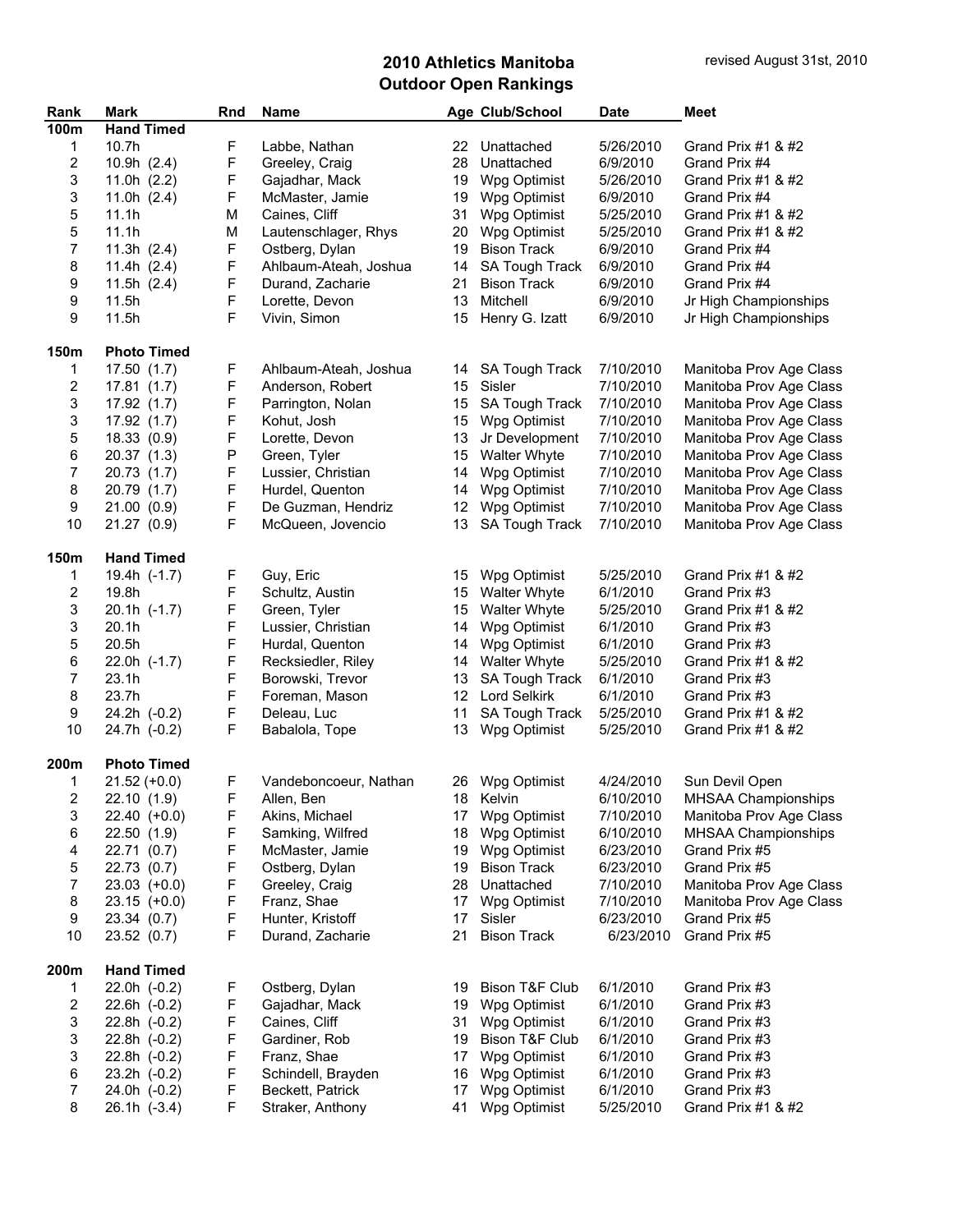| Rank                    | <b>Mark</b>        | Rnd         | <b>Name</b>           |    | Age Club/School       | <b>Date</b> | <b>Meet</b>                     |
|-------------------------|--------------------|-------------|-----------------------|----|-----------------------|-------------|---------------------------------|
| 300m                    | <b>Photo Timed</b> |             |                       |    |                       |             |                                 |
| 1                       | 37.30              | F           | Anderson, Robert      | 15 | Sisler                | 7/10/2010   | Manitoba Prov Age Class         |
| 2                       | 37.46              | F           | Ahlbaum-Ateah, Joshua | 14 | SA Tough Track        | 7/10/2010   | Manitoba Prov Age Class         |
| 3                       | 38.26              | F           | Kohut, Josh           | 15 | Team Manitoba         | 7/24/2010   | Western Cdn Midget/Youth        |
| 4                       | 38.50              | F           | Parrington, Nolan     | 15 | SA Tough Track        | 7/10/2010   | Manitoba Prov Age Class         |
| 5                       | 39.36              | F           | Perez-Garcia, Raul    | 15 | Team Manitoba         | 6/26/2010   | St.Albert Challenge             |
| 6                       | 39.73              | F           | Peters, Braden        | 15 | Team Manitoba         | 6/26/2010   | St.Albert Challenge             |
| 7                       | 40.39              | F           |                       |    |                       |             |                                 |
|                         |                    |             | Griffin, Connor       | 15 | Jr Development        | 7/10/2010   | Manitoba Prov Age Class         |
| 8                       | 40.62              | F           | Lutz, Haldon          | 15 | Team Manitoba         | 7/24/2010   | Western Cdn Midget/Youth        |
| 9                       | 42.40              | F           | Mason, Keenan         | 15 | N.A.I.G               | 7/10/2010   | Manitoba Prov Age Class         |
| 10                      | 44.26              | F           | Nicholas, Matt        | 15 | Springs               | 7/10/2010   | Manitoba Prov Age Class         |
|                         |                    |             |                       |    |                       |             |                                 |
| 300m                    | <b>Hand Timed</b>  |             |                       |    |                       |             |                                 |
| 1                       | 38.0h              | F           | Ahlbaum-Ateah, Joshua | 14 | <b>SA Tough Track</b> | 5/26/2010   | Grand Prix #1 & #2              |
| 2                       | 39.7h              | F           | Guy, Eric             | 15 | Wpg Optimist          | 5/26/2010   | Grand Prix #1 & #2              |
| 3                       | 40.3h              | F           | Herrmann, Patrick     | 15 | Glenboro              | 6/9/2010    | Jr High Championships           |
| 4                       | 41.7h              | F           | Phillips, Christian   | 12 | Wpg Optimist          | 5/26/2010   | Grand Prix #1 & #2              |
| 5                       | 41.9h              | F           | Reiter, Jeremy        | 15 | Selkrik               | 6/9/2010    | Jr High Championships           |
| 5                       | 41.9h              | F           | Hiebert, Raymond      | 14 | Arborgate             | 6/9/2010    | Jr High Championships           |
| 7                       | 42.9h              | F           | Delacurz, Karl        | 14 | Landsdowne            | 6/9/2010    | Jr High Championships           |
| 8                       | 43.1h              | F           | Knights, Aaron        | 14 | Beliveau              | 6/9/2010    | Jr High Championships           |
| 9                       | 43.5h              | F           | Favreau, lan          | 14 | St. Germain           | 6/9/2010    | Jr High Championships           |
| 10                      | 43.8h              | F           | Lussier, Christian    | 14 | Wpg Optimist          | 5/12/2010   | Season Opener                   |
|                         |                    |             |                       |    |                       |             |                                 |
| 400m                    | <b>Photo Timed</b> |             |                       |    |                       |             |                                 |
| 1                       | 46.93              | F           | Vadeboncoeur, Nathan  | 26 | Wpg Optimist          | 7/5/2010    | Harry Jerome                    |
| 2                       | 50.03              | F           | Fitkowsky, Matthew    | 17 | Kelvin                | 6/10/2010   | MHSAA Championships             |
| 3                       | 50.12              | ${\sf P}$   | Ostberg, Dylan        | 19 | <b>Bison Track</b>    | 6/20/2010   | <b>Caltaf Track Classic</b>     |
| 4                       | 50.33              | F           | Vankoughnet, Joel     | 19 | <b>Bison Track</b>    | 7/2/2010    | <b>Cdn Junior Championships</b> |
| 5                       | 50.46              | F           | Sampson, Terrence     | 18 | Sisler                | 6/10/2010   | MHSAA Championships             |
| 6                       | 51.56              | F           | Gardiner, Rob         | 19 | <b>Bison Track</b>    | 7/10/2010   | Manitoba Prov Age Class         |
| 7                       | 51.72              | F           | Willmott, Riel        | 17 | Kelvin                | 6/10/2010   | MHSAA Championships             |
| 8                       | 52.58              | F           | Carr, Paul            | 24 | <b>Bison Track</b>    | 7/10/2010   | Manitoba Prov Age Class         |
| 9                       | 52.66              | F           |                       | 16 |                       |             |                                 |
|                         |                    |             | Sader, Levi           |    | Wpg Optimist          | 7/10/2010   | Manitoba Prov Age Class         |
| 10                      | 52.72              | F           | Reimer, Nick          | 18 | Wpg Optimist          | 7/10/2010   | Manitoba Prov Age Class         |
| 400m                    | <b>Hand Timed</b>  |             |                       |    |                       |             |                                 |
| 1                       | 49.9h              | F           | Fitkowsky, Matthew    | 17 | Kelvin                | 5/12/2010   | Season Opener                   |
| 2                       | 50.0h              | F           |                       | 19 | <b>Bison Track</b>    | 5/12/2010   |                                 |
|                         |                    |             | Vankoughnet, Joel     |    |                       |             | Season Opener                   |
| 3                       | 50.1h              | F           | Ostberg, Dylan        |    | 19 Bison Track        | 5/26/2010   | Grand Prix #1 & #2              |
| 4                       | 50.8h              | F           | Waters, Jay           | 19 | Flying M              | 5/12/2010   | Season Opener                   |
| 5                       | 50.9h              | М           | Caines, Cliff         | 31 | Wpg Optimist          | 5/25/2010   | Grand Prix #1 & #2              |
| 6                       | 51.0h              | $\mathsf F$ | Toet, Travis          | 21 | <b>Bison Track</b>    | 6/9/2010    | Grand Prix #4                   |
| 7                       | 52.4h              | F           | Beckett, Patrick      | 17 | Wpg Optimist          | 5/26/2010   | Grand Prix #1 & #2              |
| 8                       | 52.5h              | F           | Gardiner, Rob         | 19 | <b>Bison Track</b>    | 5/26/2010   | Grand Prix #1 & #2              |
| 9                       | 52.9h              | F           | Post, Mac             | 17 | SA Tough Track        | 5/26/2010   | Grand Prix #1 & #2              |
| 10                      | 54.1h              | F           | Reimer, Nick          | 18 | Wpg Optimist          | 5/12/2010   | Season Opener                   |
|                         |                    |             |                       |    |                       |             |                                 |
| 800m                    |                    |             |                       |    |                       |             |                                 |
| 1                       | 1:47.73            | F           | Ferguson, Quin        | 22 | Unattached            | 7/7/2010    | Victoria Track Classic          |
| $\overline{\mathbf{c}}$ | 1:54.22            | F           | Toet, Travis          | 21 | <b>Bison Track</b>    | 6/23/2010   | Grand Prix #5                   |
| 3                       | 1:54.96            | F           | Kilcullen, Sheldon    | 25 | Unattached            | 6/23/2010   | Grand Prix #5                   |
| 4                       | 1:55.38            | F           | Vankoughnet, Joel     | 19 | <b>Bison Track</b>    | 6/23/2010   | Grand Prix #5                   |
| 5                       | 1:55.96            | F           | Carr, Paul            | 24 | <b>Bison Track</b>    | 7/9/2010    | Kajaks Intl Track Classic       |
| 6                       | 1:57.26            | F           | Brown, Alastair       | 20 | Wpg Optimist          | 7/10/2010   | Manitoba Prov Age Class         |
| 7                       | 1:58.41            | F           | Vincent, Sam          | 18 | St John's             | 6/10/2010   | MHSAA Championships             |
| 8                       | 1:58.62            | ${\sf P}$   | Thacher, Eric         | 18 | SA Tough Track        | 7/2/2010    | <b>Cdn Junior Championships</b> |
| 9                       | 1:59.06            | F           | Campbell, Stephen     | 20 | <b>Bison Track</b>    | 6/23/2010   | Grand Prix #5                   |
| 10                      | 1:59.2h            | F           | Miller, Thomas        | 18 | <b>River City</b>     | 6/1/2010    | Grand Prix #3                   |
| 11                      | 2:00.20            | F           | Peters, Braedan       | 15 | Wpg Optimist          | 6/10/2010   | MHSAA Championships             |
|                         |                    |             |                       |    |                       |             |                                 |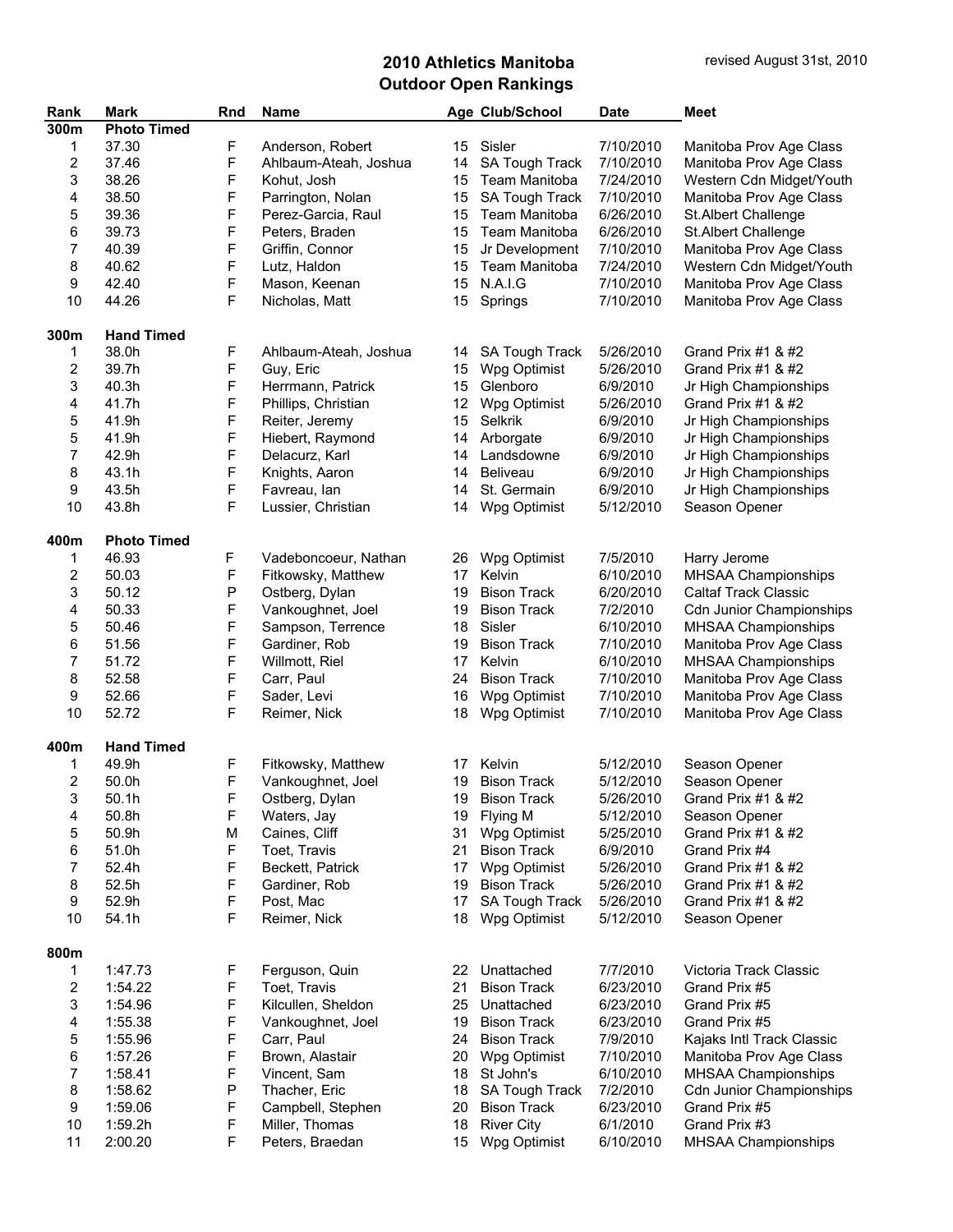| Rank        | <b>Mark</b> | Rnd | Name                   |    | Age Club/School           | <b>Date</b> | <b>Meet</b>                     |
|-------------|-------------|-----|------------------------|----|---------------------------|-------------|---------------------------------|
| 800m con'td |             |     |                        |    |                           |             |                                 |
| 12          | 2:00.40     | F   | Neufeld, Levi          | 16 | Wpg Optimist              | 6/10/2010   | MHSAA Championships             |
| 13          | 2:01.24     | F   | Bulloch, Patrique      | 16 | Manitoba/N.W.O.           | 8/8/2010    | Cdn Legion Youth Champ.         |
| 14          | 2:03.00     | F   | Drover, Conrad         | 17 | Wpg Optimist              | 7/10/2010   | Manitoba Prov Age Class         |
| 15          | 2:03.51     | F   | Reimer, Nick           | 18 | Wpg Optimist              | 7/10/2010   | Manitoba Prov Age Class         |
| 16          |             | F   | Brault, Charles        | 19 | <b>MB</b> Triathlon       | 6/10/2010   |                                 |
|             | 2:03.86     |     |                        |    |                           |             | MHSAA Championships             |
| 17          | 2:04.78     | F   | Redpath, Jason         | 19 | <b>Bison T&amp;F Club</b> | 7/9/2010    | Kajaks Intl Track Classic       |
| 18          | 2:05.38     | F   | Peters, Dustin         | 17 | Wpg Optimist              | 6/10/2010   | MHSAA Championships             |
| 19          | 2:05.55     | F   | Sader, Levi            | 16 | Wpg Optimist              | 6/23/2010   | Grand Prix #5                   |
| 20          | 2:06.72     | F   | Post, Mac              | 17 | SA Tough Track            | 6/10/2010   | MHSAA Championships             |
|             |             |     |                        |    |                           |             |                                 |
| 1200m       |             |     |                        |    |                           |             |                                 |
| 1           | 3:16.91     | F   | Peters, Braedan        | 15 | Team Manitoba             | 7/24/2010   | Western Cdn Midget/Youth        |
| 2           | 3:32.22     | F   | Kramer, Bryan          | 15 | Springs                   | 7/10/2010   | Manitoba Prov Age Class         |
| 3           | 3:37.78     | F   | Wogenstahl, Tayler     | 14 | Team Manitoba             | 7/24/2010   | Western Cdn Midget/Youth        |
| 4           | 3:37.9h     | F   | Desmarais, Mathieu     | 15 | Jr Development            | 5/12/2010   | Season Opener                   |
| 5           | 3:39.78     | F   | Nicholas, Matt         | 15 | Team Manitoba             | 7/24/2010   | Western Cdn Midget/Youth        |
| 6           | 3:40.31     | F   | Boyd, Connor           | 14 | <b>Team Manitoba</b>      | 7/24/2010   | Western Cdn Midget/Youth        |
| 7           | 3:41.93     | F   | Dillon, Shane          | 13 | SA Tough Track            | 7/10/2010   | Manitoba Prov Age Class         |
| 8           | 3:42.8h     | F   | Van Schepdael, Matthew | 14 | <b>SA Tough Track</b>     | 5/26/2010   | Grand Prix #1 & #2              |
| 9           | 3:46.2h     | F   | Dillon, Shane          | 13 | Van Wellinghem            | 6/9/2010    | Jr High Championships           |
| 10          | 3:53.5h     | F   | Boyd, Connor           | 14 | SA Tough Track            | 5/12/2010   | Season Opener                   |
| 11          | 3:54.4h     | F   | Ready, Owen            | 12 | Jr Development            | 5/12/2010   | Season Opener                   |
|             |             |     |                        |    |                           |             |                                 |
| 1500m       |             |     |                        |    |                           |             |                                 |
|             |             |     |                        |    |                           |             |                                 |
| 1           | 3:52.24     | F   | Carr, Paul             | 24 | <b>Bison Track</b>        | 7/3/2010    | Lafarge Int'l Track Meet        |
| 2           | 3:52.46     | F   | Brown, Alastair        | 20 | Wpg Optimist              | 6/25/2010   | London 1500m Night              |
| 3           | 4:00.13     | F   | Vincent, Sam           | 18 | Unattached                | 7/3/2010    | Lafarge Int'l Track Meet        |
| 4           | 4:06.03     | F   | Redpath, Jason         | 19 | <b>Bison Track</b>        | 7/7/2010    | Victoria Track Classic          |
| 5           | 4:06.95     | F   | Walker, Brian          | 28 | <b>River City</b>         | 7/10/2010   | Manitoba Prov Age Class         |
| 6           | 4:06.97     | F   | Miller, Thomas         | 18 | <b>River City</b>         | 7/10/2010   | Manitoba Prov Age Class         |
| 7           | 4:07.67     | F   | Neufeld, Levi          | 16 | Manitoba/N.W.O.           | 8/6/2010    | Cdn Legion Youth Champ.         |
| 8           | 4:08.14     | Ρ   | Thacher, Eric          | 18 | Stride Ahead              | 7/2/2010    | <b>Cdn Junior Championships</b> |
| 9           | 4:08.3h     | F   | Penner, Adam           | 24 | <b>Bison Track</b>        | 5/12/2010   | Season Opener                   |
| 10          | 4:08.6h     | F   | Schellenberg, Andrew   | 23 | <b>Bison Track</b>        | 6/9/2010    | Grand Prix #4                   |
| 11          | 4:10.05     | F   | Bulloch, Patrique      | 16 | Team Manitoba             | 7/24/2010   | Western Cdn Midget/Youth        |
| 12          | 4:14.2h     | F   | Campbell, Stephen      | 20 | <b>Bison Track</b>        | 6/9/2010    | Grand Prix #4                   |
| 13          | 4:14.5h     | F   | Thacher, Eric          | 18 | SA Tough Track            | 5/12/2010   | Season Opener                   |
| 14          | 4:15.17     | F   | Peters, Braeden        | 15 | Wpg Optimist              | 6/10/2010   | MHSAA Championships             |
| 15          | 4:15.23     | F   | Mislawchuk, Tyler      |    | 16 SA Tough Track         | 6/10/2010   | MHSAA Championships             |
| 16          | 4:16.37     | F   | Brault, Charles        | 19 | <b>MB Triathlon</b>       | 6/10/2010   | MHSAA Championships             |
| 17          | 4:17.13     | F   | Belof, Chris           | 28 | Team Manitoba             | 6/26/2010   | St. Albert Challenge            |
| 18          | 4:20.62     | F   | Gemmell, Brendan       | 17 | <b>Team Manitoba</b>      | 7/24/2010   | Western Cdn Midget/Youth        |
| 19          | 4:22.8h     | F   | Kelly, Patrick         | 23 | <b>Bison Track</b>        | 6/9/2010    | Grand Prix #4                   |
| 20          | 4:33.53     | F   | Peters, Dustin         | 17 | Team Manitoba             | 6/26/2010   | St. Albert Challenge            |
|             |             |     |                        |    |                           |             |                                 |
| 3000m       |             |     |                        |    |                           |             |                                 |
| 1           | 8:46.92     | F   | Brown, Alastair        | 20 | Wpg Optimist              | 6/2/2010    | London Distance Night           |
|             |             | F   | Redpath, Jason         | 19 | <b>Bison Track</b>        |             | Lafarge Int'l Track Meet        |
| 2           | 8:58.13     |     |                        |    | Unattached                | 7/3/2010    |                                 |
| 3           | 9:03.12     | F   | Belof, Chris           | 28 |                           | 7/3/2010    | Lafarge Int'l Track Meet        |
| 4           | 9:08.4h     | F   | Penner, Adam           | 24 | <b>Bison Track</b>        | 5/25/2010   | Grand Prix #1 & #2              |
| 5           | 9:28.24     | F   | Gemmell, Brendan       | 17 | Team Manitoba             | 6/26/2010   | St. Albert Challenge            |
| 6           | 9:32.39     | F   | Bulloch, Patrique      | 16 | Louis-Riel                | 6/23/2010   | Grand Prix #5                   |
| 7           | 9:52.71     | F   | Peters, Dustin         | 17 | Wpg Optimist              | 7/10/2010   | Manitoba Prov Age Class         |
| 8           | 10:00.3h    | F   | Desmarais, Mathieu     | 15 | Jr Development            | 5/25/2010   | Grand Prix #1 & #2              |
| 9           | 10:05.46    | F   | Nicholas, Marc         | 16 | Team Manitoba             | 7/24/2010   | Western Cdn Midget/Youth        |
| 10          | 10:10.85    | F   | Fazackerles, Ryan      | 16 | Team Manitoba             | 6/26/2010   | St. Albert Challenge            |
| 11          | 10:29.81    | F   | Beil, Jordan           | 16 | Stonewall                 | 7/10/2010   | Manitoba Prov Age Class         |
| 12          | 10:32.64    | F   | Stevens, Joel          | 16 | Team Manitoba             | 7/24/2010   | Western Cdn Midget/Youth        |
| 13          | 10:56.28    | F   | Sollner, Mack          | 15 | Unattached                | 6/23/2010   | Grand Prix #5                   |
|             |             |     |                        |    |                           |             |                                 |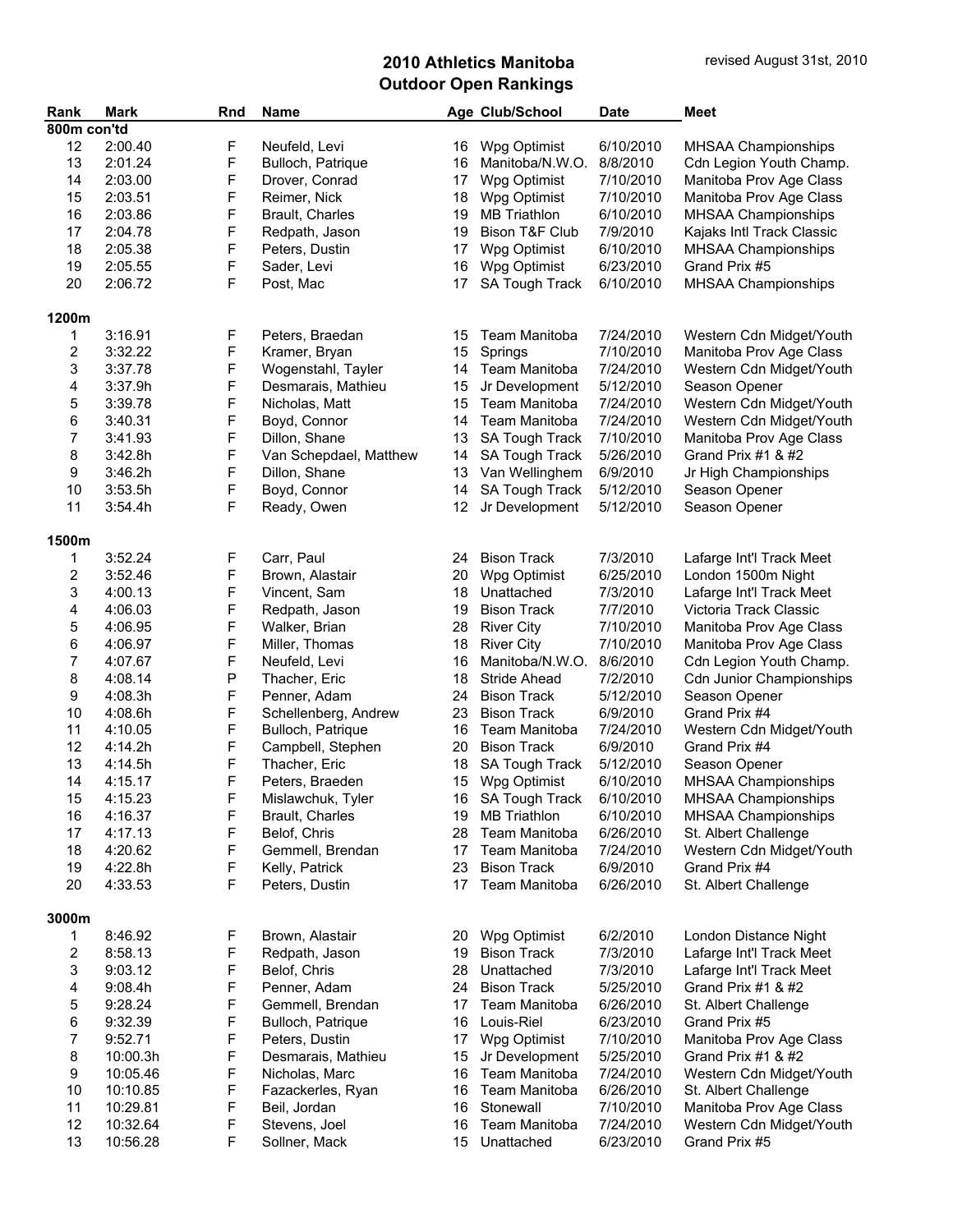| Rank                    | <b>Mark</b>               | Rnd | Name                 |    | Age Club/School    | <b>Date</b> | <b>Meet</b>                     |
|-------------------------|---------------------------|-----|----------------------|----|--------------------|-------------|---------------------------------|
| 5000m                   |                           |     |                      |    |                    |             |                                 |
| 1                       | 15:13.30                  | F   | Walker, Brian        | 28 | <b>River City</b>  | 6/23/2010   | Grand Prix #5                   |
| $\overline{\mathbf{c}}$ | 15:34.93                  | F   | Belof, Chris         | 28 | Unattached         | 6/13/2010   | Athletics Ontario Champ.        |
| 3                       | 16:32.47                  | F   | Shepherd, Colin      | 23 | <b>Bison Track</b> | 7/10/2010   | Manitoba Prov Age Class         |
| 4                       | 16:34.98                  | F   | Penner, Adam         | 24 | <b>Bison Track</b> | 7/10/2010   | Manitoba Prov Age Class         |
| 5                       | 18:17.07                  | F   | Lang, Dennis         | 59 | <b>Bison Track</b> | 7/10/2010   | Manitoba Prov Age Class         |
| 6                       | 22:04.23                  | F   | Harper, Walter       | 18 | N.A.I.G            | 7/10/2010   | Manitoba Prov Age Class         |
|                         |                           |     |                      |    |                    |             |                                 |
|                         | 10000m Hand Timed         |     |                      |    |                    |             |                                 |
| 1                       | 33:25.4h                  | F   | Keefe, Bradley       | 29 | <b>River City</b>  | 5/25/2010   | Grand Prix #1 & #2              |
| $\overline{2}$          | 33:35.4h                  | F   | Booth, Mike          | 30 | Wpg Optimist       | 5/25/2010   | Grand Prix #1 & #2              |
|                         | 110m Hurdles 1.067m-9.14m |     |                      |    |                    |             |                                 |
| 1                       | 14.23(1.8)                | P   | MacLeod, Jared       | 30 | Wpg Optimist       | 7/31/2010   | Cdn Championships               |
| 2                       | 15.4h                     | М   | Caines, Cliff        | 31 | Wpg Optimist       | 5/26/2010   | Grand Prix #1 & #2              |
| 3                       | 16.67 (0.7)               | F   | Lautenschlager, Rhys | 20 | Wpg Optimist       | 6/23/2010   | Grand Prix #5                   |
| 4                       | 17.4h(0.1)                | F   | Beddome, Aaron       | 18 | Wpg Optimsit       | 6/1/2010    | Grand Prix #3                   |
| 5                       | 17.6h                     | M   | Buchanan, Arthur     | 19 | Wpg Optimsit       | 5/25/2010   | Grand Prix #1 & #2              |
|                         |                           |     |                      |    |                    |             |                                 |
| 6                       | 17.6h                     | M   | Dressler, Scott      | 31 | Wpg Optimist       | 5/26/2010   | Grand Prix #1 & #2              |
| $\overline{7}$          | 18.3h                     | M   | Logozar, Josh        | 21 | Wpg Optimist       | 5/26/2010   | Grand Prix #1 & #2              |
|                         | 400m Hurdles 0.914m       |     |                      |    |                    |             |                                 |
| 1                       | 58.29                     | F   | Sampson, Terrence    | 18 | Sisler             | 7/3/2010    | <b>World Junior Trials</b>      |
| 4                       | 59.44                     | F   | Samking, Wilfred     | 18 | Wpg Optimist       | 7/10/2010   | Manitoba Prov Age Class         |
| <b>High Jump</b>        |                           |     |                      |    |                    |             |                                 |
|                         | 2.04m                     |     | Caines, Cliff        |    | Wpg Optimist       | 5/25/2010   | Grand Prix #1 & #2              |
| 1                       |                           | M   |                      | 31 |                    |             |                                 |
| 2                       | 1.95m                     | F   | Olson, Steven        | 17 | Manitoba/N.W.O.    | 8/6/2010    | Cdn Legion Youth Champ.         |
| $\mathbf{2}$            | 1.90m                     | F   | Welchinski, Tyrone   | 21 | Wpg Optimist       | 6/1/2010    | Grand Prix #3                   |
| $\overline{\mathbf{c}}$ | 1.90m                     | F   | Buchanan, Arthur     | 19 | Wpg Optimist       | 7/2/2010    | <b>Cdn Junior Championships</b> |
| 5                       | 1.85m                     | F   | Clark, Neil          | 16 | Team Manitoba      | 7/24/2010   | Western Cdn Midget/Youth        |
| 6                       | 1.84m                     | F   | Mansaray, Alhaji     | 16 | Team Manitoba      | 6/26/2010   | St. Albert Challenge            |
| 7                       | 1.81m                     | F   | Eyford, Wyatt        | 16 | Team Manitoba      | 6/26/2010   | St. Albert Challenge            |
| 8                       | 1.80m                     | F   | Rodewald, Lucas      | 20 | Wpg Optimist       | 7/10/2010   | Manitoba Prov Age Class         |
| 9                       | 1.75m                     | F   | Woo, Graham          | 17 | Team Manitoba      | 6/26/2010   | St. Albert Challenge            |
| 10                      | 1.74m                     | M   | Dressler, Scott      | 31 | Wpg Optimist       | 5/25/2010   | Grand Prix #1 & #2              |
| <b>Pole Vault</b>       |                           |     |                      |    |                    |             |                                 |
| 1                       | 4.70m                     | M   | Caines, Cliff        | 31 | Wpg Optimist       | 5/26/2010   | Grand Prix #1 & #2              |
| 2                       | 4.20m                     | F   | Dressler, Scott      | 31 | Wpg Optimist       | 6/23/2010   | Grand Prix #5                   |
| 3                       | 3.90m                     | F   | Logozar, Josh        | 21 | Wpg Optimist       | 6/23/2010   | Grand Prix #5                   |
|                         |                           |     |                      |    |                    |             |                                 |
| 4                       | 3.75m                     | F   | Buchanan, Arthur     | 19 | Wpg Optimist       | 6/9/2010    | Grand Prix #4                   |
| 4                       | 3.75m                     | F   | Bilenko, Vitaliy     | 17 | Wpg Optimist       | 6/9/2010    | Grand Prix #4                   |
| 6                       | 3.70m                     | F   | Furletti, Eric       | 21 | Wpg Optimist       | 7/10/2010   | Manitoba Prov Age Class         |
| 6                       | 3.70m                     | F   | Lautenschlager, Rhys | 21 | Wpg Optimist       | 7/10/2010   | Manitoba Prov Age Class         |
| 8                       | 3.60m                     | М   | Beddome, Aaron       | 19 | Wpg Optimist       | 5/26/2010   | Grand Prix #1 & #2              |
| 9                       | 3.40m                     | F   | Bairos-Novak, Steven | 16 | Wpg Optimist       | 7/10/2010   | Manitoba Prov Age Class         |
| 10                      | 2.60m                     | M   | Entz, Scott          | 18 | Wpg Optimist       | 7/25/2010   | Western Cdn Midget/Youth        |
| Long Jump               |                           |     |                      |    |                    |             |                                 |
| 1                       | 7.32m(1.9)                | F   | Labbe, Nathan        | 22 | Unattached         | 5/26/2010   | Grand Prix #1 & #2              |
| 2                       | 6.79m                     | М   | Caines, Cliff        | 31 | Wpg Optimist       | 5/25/2010   | Grand Prix #1 & #2              |
| 3                       | $6.65m (-0.4)$            | F   | Feldshun, Matthew    | 18 | Wpg Optimist       | 7/10/2010   | Manitoba Prov Age Class         |
| 4                       | 6.30m                     | F   | Woo, Graham          | 17 | Wpg Optimist       | 7/10/2010   | Manitoba Prov Age Class         |
|                         |                           | F   |                      |    |                    |             |                                 |
| 5                       | 6.29m                     |     | Bitchok, Andre       | 15 | <b>Beliveau</b>    | 6/9/2010    | Jr High Championships           |
| 6                       | 6.11m                     | F   | Allen, Ben           | 18 | Kelvin             | 7/10/2010   | Manitoba Prov Age Class         |
| 6                       | 6.11m                     | F   | Beddome, Aaron       | 19 | Wpg Optimist       | 7/10/2010   | Manitoba Prov Age Class         |
| 8                       | 6.04m                     | F   | Krahn, Riley         | 17 | Garden Valley      | 7/10/2010   | Manitoba Prov Age Class         |
| 9                       | 5.92m                     | F   | Sader, Levi          | 16 | Wpg Optimist       | 7/10/2010   | Manitoba Prov Age Class         |
| 10                      | 5.89m                     | F   | Bigger, Braden       | 16 | Unattached         | 7/10/2010   | Manitoba Prov Age Class         |